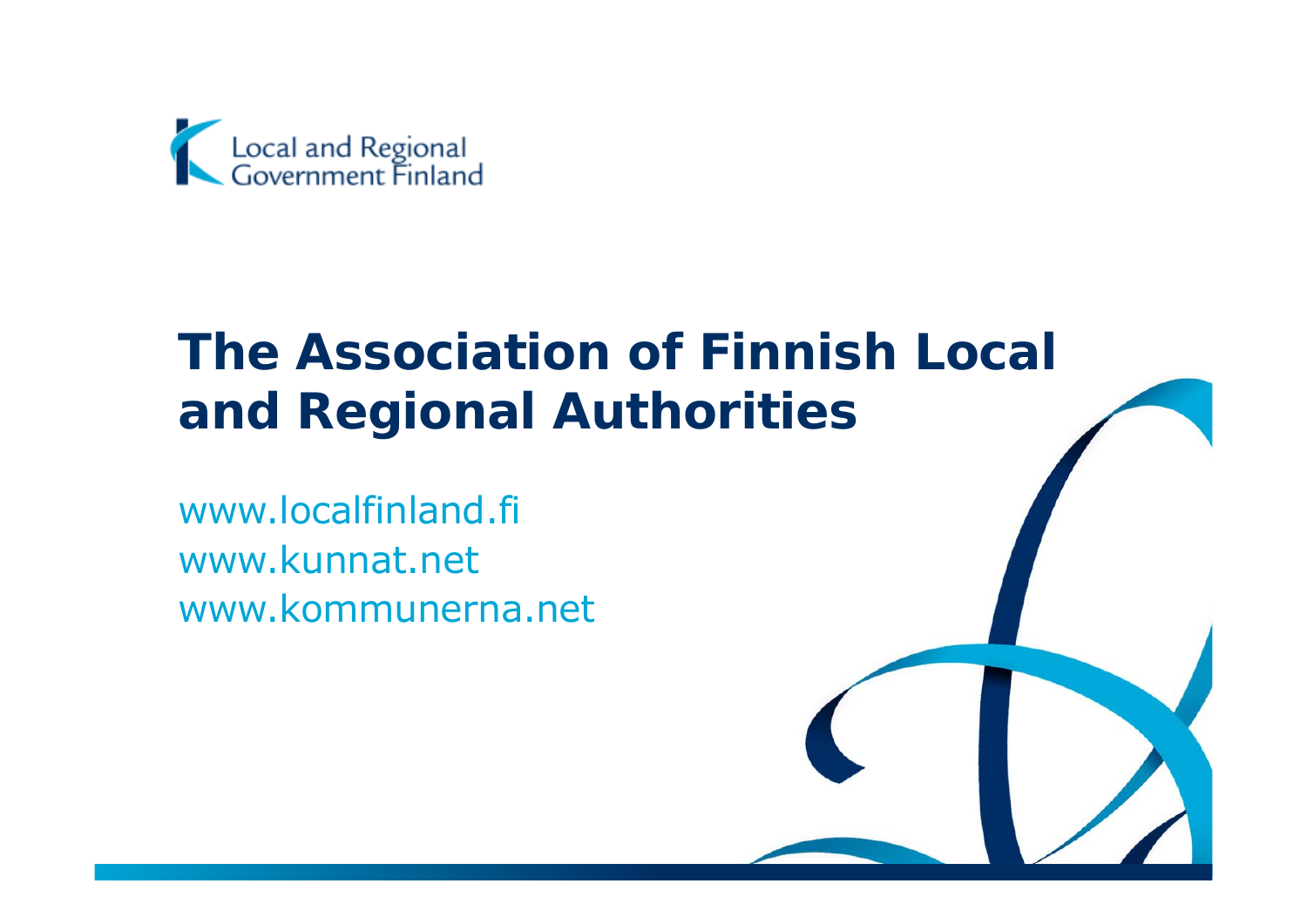# **The Association of Finnish Local and Regional Authorities**

The Association of Finnish Local and Regional Authorities represents Finnish municipalities, towns and cities. Regional councils, hospital districts, special care districts and municipal organisations in fields such as education all cooperate with the Association.

The Association's core tasks are to promote the interests and development of Finnish municipalities and to provide services for them and for the entire local government sector. Our strength is multi-sectoral competence and a comprehensive understanding of local government working and its necessary prerequisites.

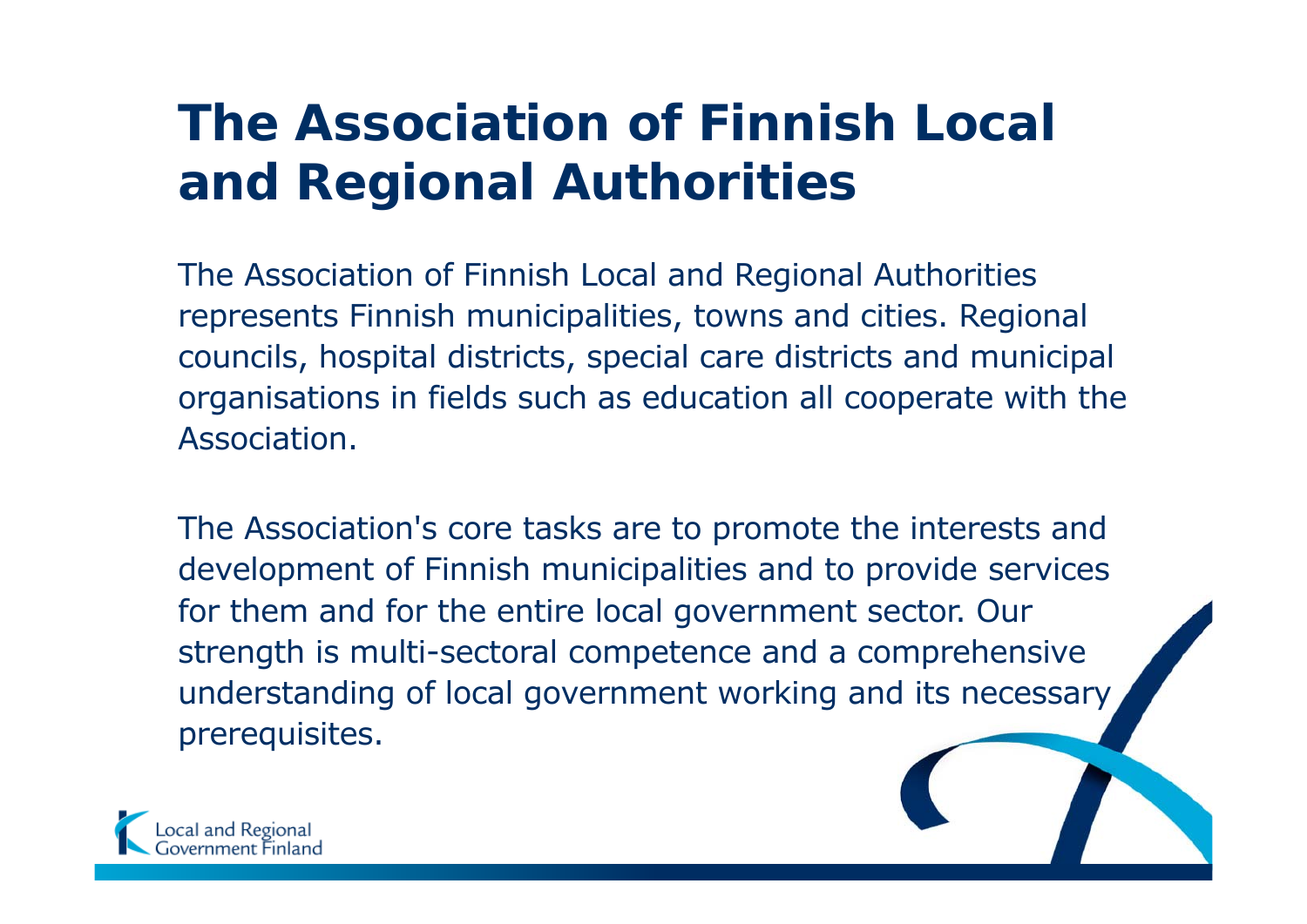# **The Association's core task**

We are working together with municipalities to build a sustainable future for municipal residents.

The Association of Finnish Local and Regional Authorities promotes the vitality of local and regional communities. We protect the interests of municipalities and are their partners in development. We develop inclusive service systems and democratically steered local authority corporations to safeguard the welfare of municipal residents.

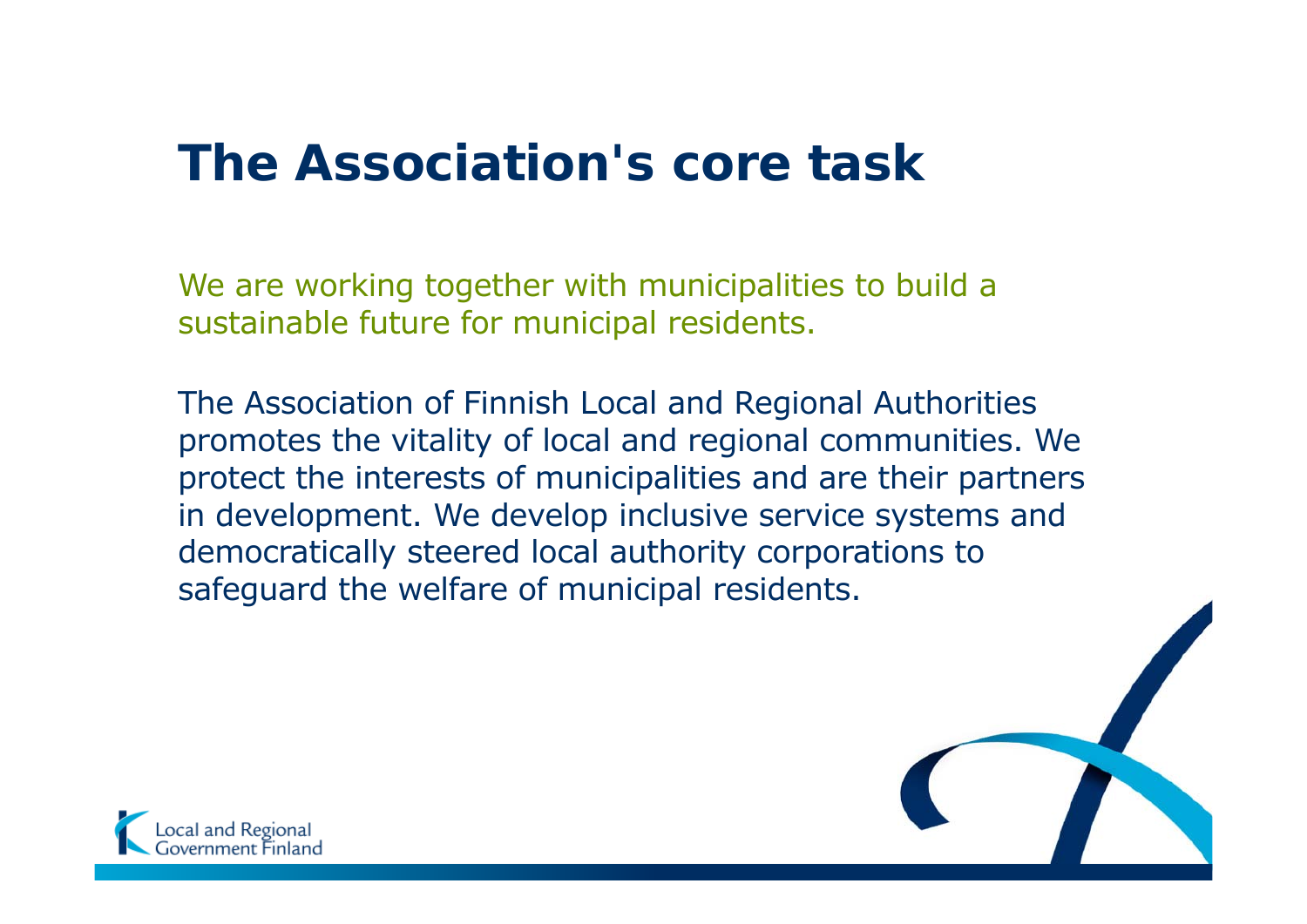# **The Association's priority areas**

- » Our vision 2020: A powerful advocate for all Finnish municipalities, the Association of Finnish Local and Regional Authorities promotes local self-government and the modernisation of municipal services.
- »To implement its vision, the Association has to make choices.

The Association's strategic choices are:

- 1. Thriving local and regional communities and welfare of residents
- 2. Viable local authority corporations
- 3. The Association of Finnish Local and Regional Authorities as a networking organisation

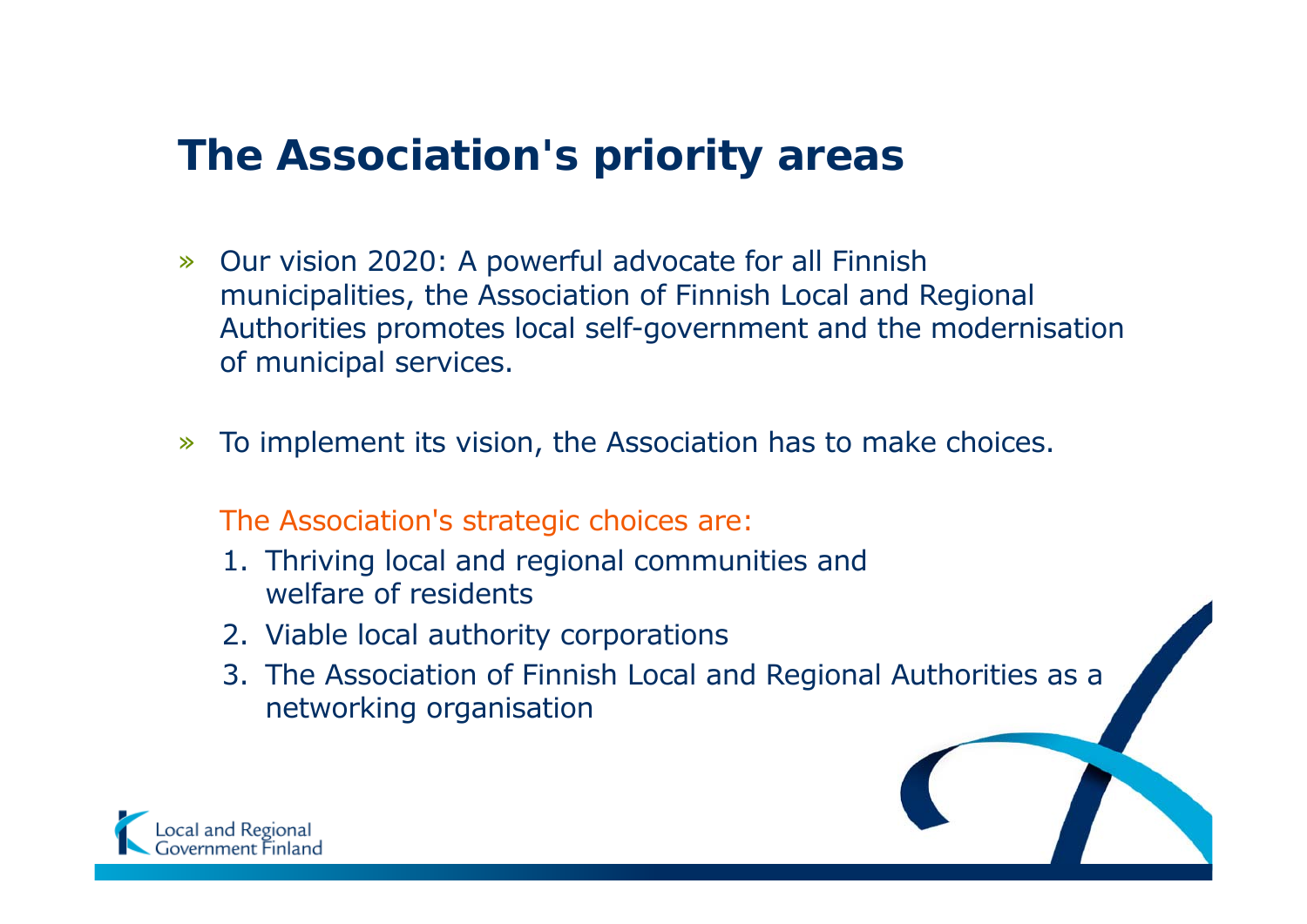# **We strive to be a forerunner**

To achieve its vision for 2020, the Association must prioritise certain objectives.

» We want to be a forerunner in shaping the future of local self-government, in laying firmer foundations for local authority corporations, and in networking closely with our members and stakeholders.



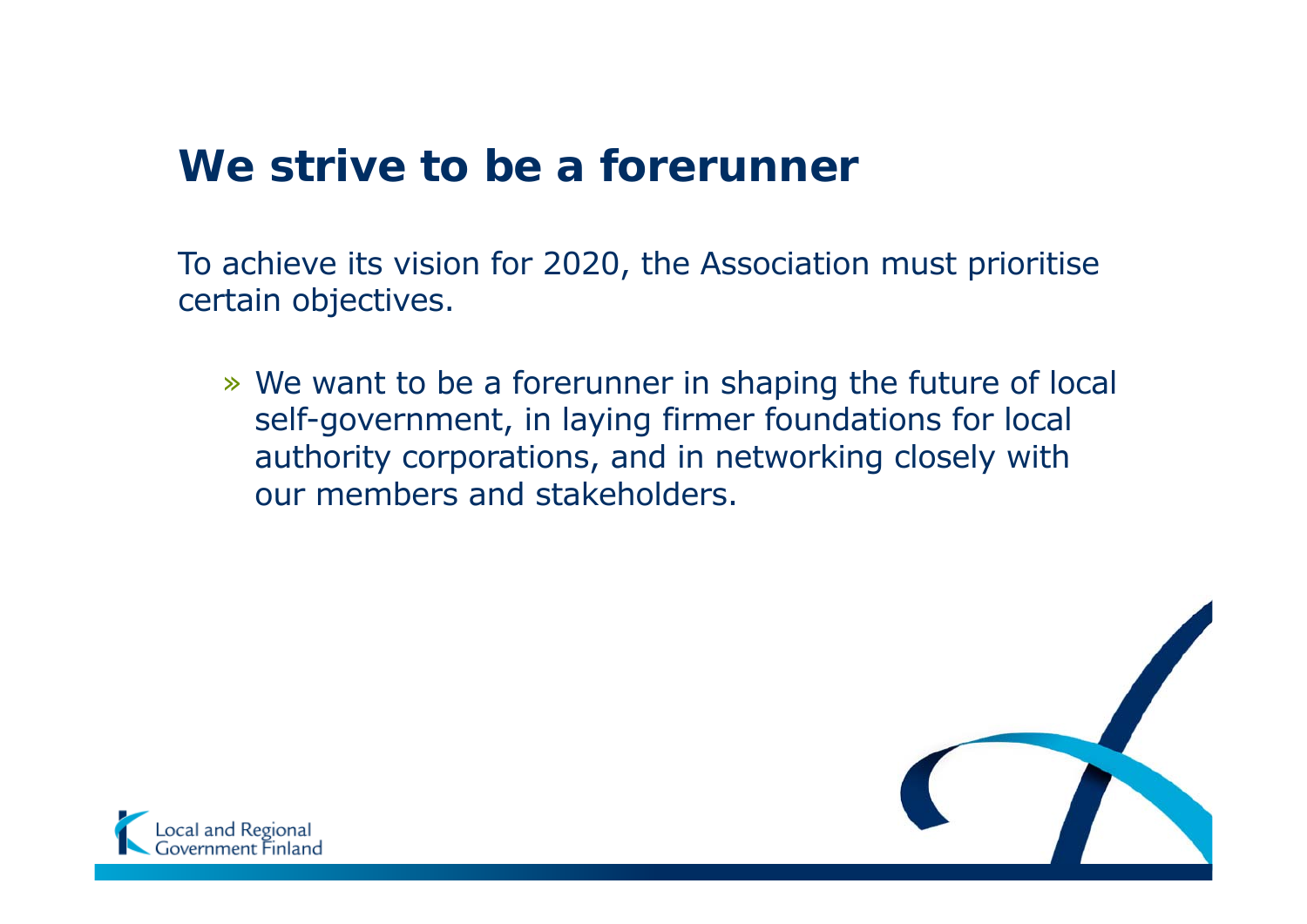## **The Association's political organs**

| <b>THE GENERAL ASSEMBLY</b><br>convenes after local elections                                                                                                                       |  |  |  |
|-------------------------------------------------------------------------------------------------------------------------------------------------------------------------------------|--|--|--|
| <b>THE COUNCIL</b>                                                                                                                                                                  |  |  |  |
| 76 members and 76 personal deputy members                                                                                                                                           |  |  |  |
| <b>THE BOARD</b><br>15 members and 15 deputy members<br>Council chair and deputy chairs have the right to participate in<br>and speak at meetings;<br>the Board's working committee |  |  |  |
| The Council of KT Local Government Employers                                                                                                                                        |  |  |  |

11 members and 11 deputy members Appointed by the Ministry of Finance at the Association's proposal the Act on KT Local Government Employers

#### **ADVISORY COMMITTEES**

Their own internal rule: 15 members and 15 personal deputy members Advisory Committee for small municipalities Advisory Committee for Swedish-speaking municipalities

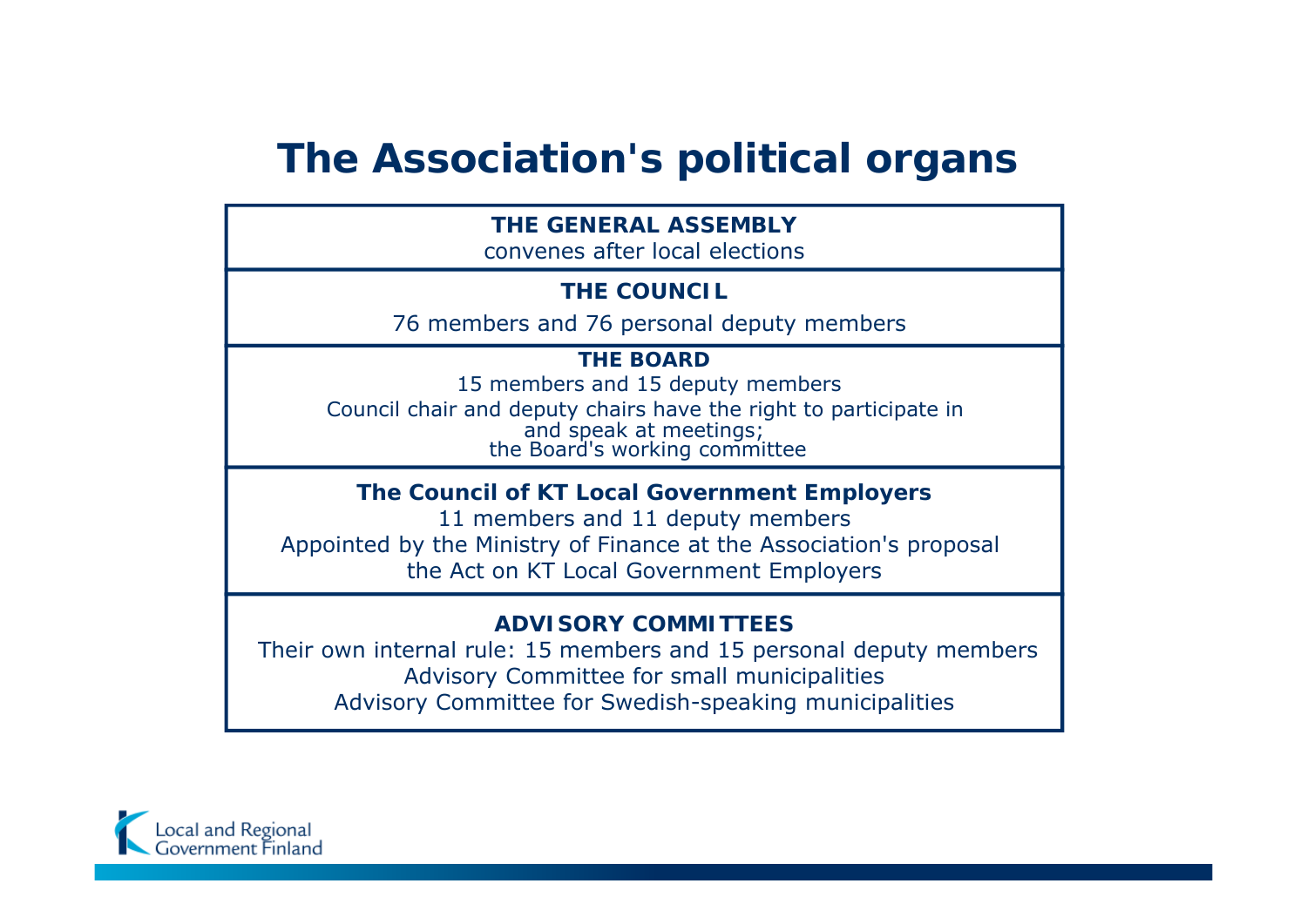## The Association of Finnish Local and Regional Authorities

| <b>Deputy Managing Director</b><br><b>Hanna Tainio</b> | <b>Legal Affairs</b><br><b>Arto Sulonen</b>                              | <b>Affiliated</b>                                         |
|--------------------------------------------------------|--------------------------------------------------------------------------|-----------------------------------------------------------|
|                                                        | <b>Information Society</b><br>Heikki Lunnas                              | companies                                                 |
|                                                        | <b>Social Welfare and Health Care</b><br>Tarja Myllärinen                |                                                           |
|                                                        | <b>Education and Culture</b><br>Terhi Päivärinta                         | <b>Kuntaliitto Holding Oy</b><br>· FCG Finnish Consulting |
| <b>Director General</b><br><b>Jari Koskinen</b>        | <b>International and Swedish-language Affairs</b><br>Kristina Wikberg    | Group Oy<br>• KL-Kustannus Oy                             |
|                                                        | <b>Communications</b>                                                    | · Kuntaliitto Palvelut Oy                                 |
|                                                        | Jari Seppälä                                                             |                                                           |
|                                                        | Local Government Development, Management and Democracy<br>Kaija Majoinen | <b>KL-Kuntahankinnat Oy</b>                               |
|                                                        | <b>Human Resources</b><br><b>Hannele Lindfors</b>                        | <b>Kuntatalo Oy</b>                                       |
|                                                        | <b>Administrative Services</b>                                           |                                                           |
|                                                        | Timo Leivo                                                               |                                                           |
| <b>Deputy Managing Director</b><br><b>Timo Reina</b>   | <b>KT Local Government Employers</b><br>Markku Jalonen                   |                                                           |
|                                                        | <b>Municipal Finance</b><br><b>Ilari Soosalu</b>                         |                                                           |
|                                                        | <b>Regions and Urban Development</b><br><b>Ritva Laine</b>               |                                                           |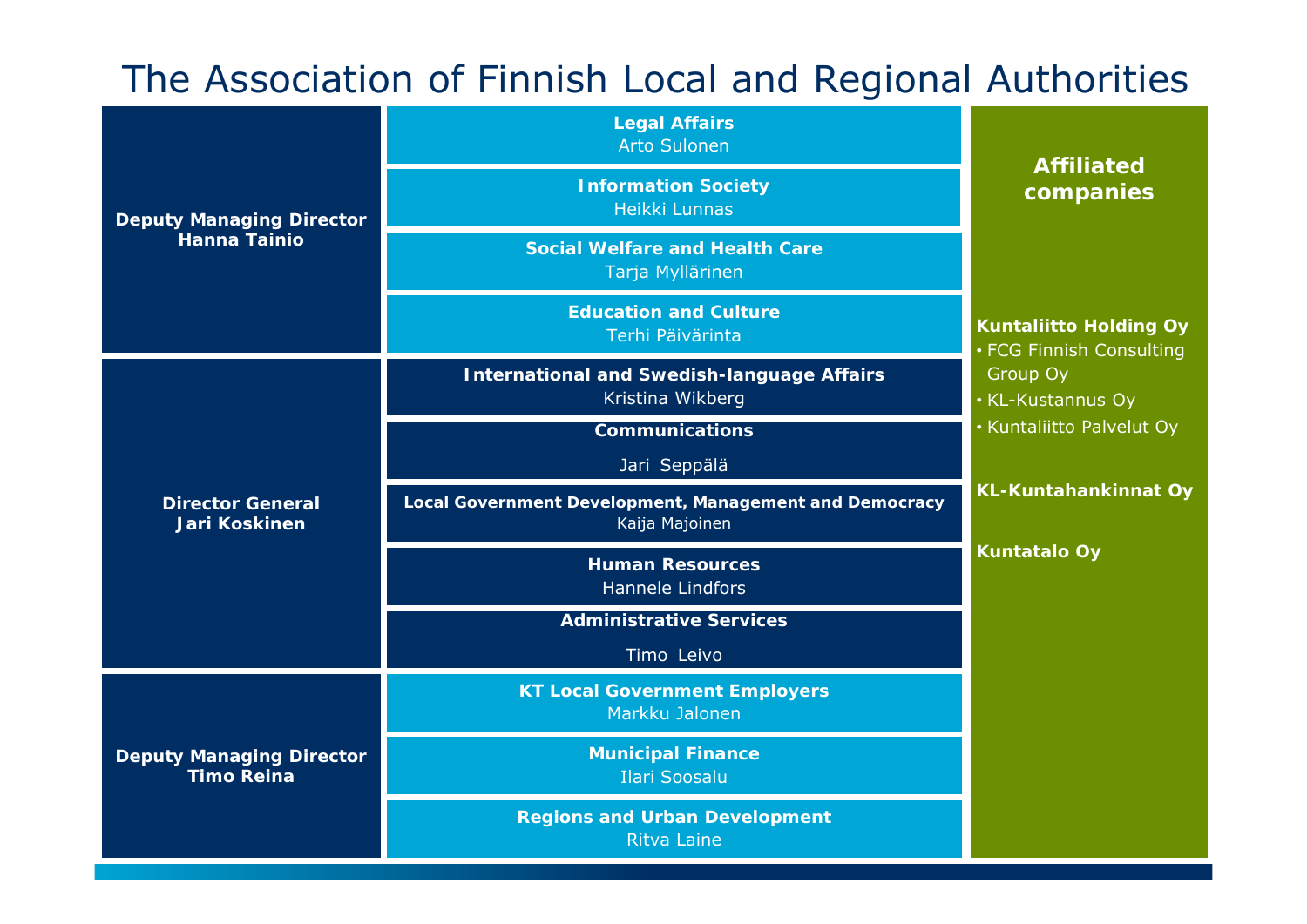# **Senior management**

**Jari Koskinen**, Director General **Timo Reina**, Deputy Managing Director **Hanna Tainio** , Deputy Managing Director









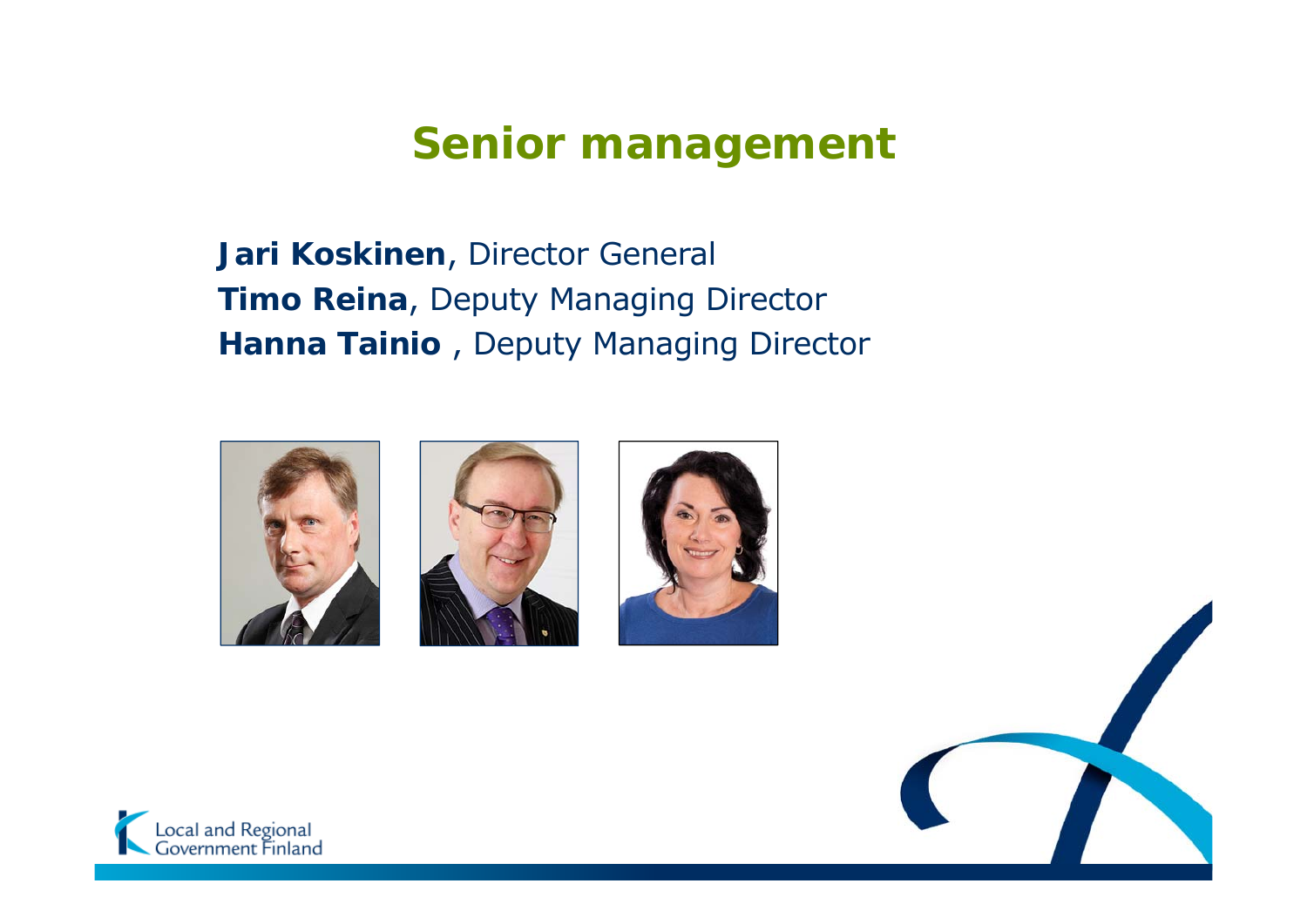# Heads of units

- • **Regions and Urban Development** Ritva Laine, Director
- • **Administrative Services**Timo Leivo, Director of Finance and Administration
- • **Human Resources**Hannele Lindfors, HR Manager
- $\bullet$  **KT Local Government Employers** Markku Jalonen, Director General
- $\bullet$  **Local Government Development and Research** Kaija Majoinen, Director of Research and Development
- • **Municipal Finance** Ilari Soosalu, Director



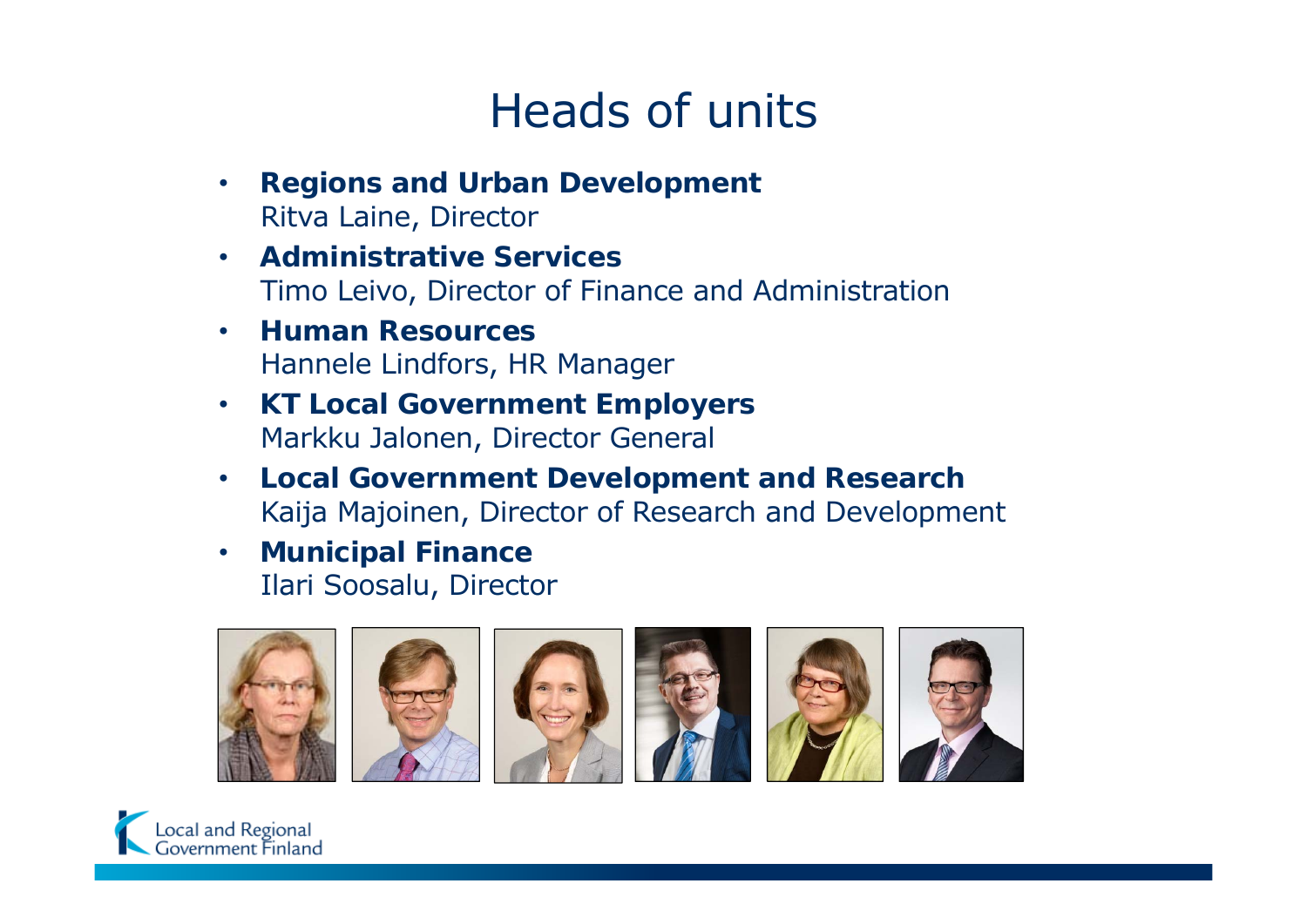# Heads of units

- $\bullet$  **Legal Affairs** Arto Sulonen, Legal Director
- • **Education and Culture**Terhi Päivärinta, Director
- $\bullet$  **International and Swedish-language Affairs** Kristina Wikberg, Director
- • **Social Welfare and Health Care**Tarja Myllärinen, Director
- $\bullet$  **Information Society** Heikki Lunnas, Director
- • **Communications**Jari Seppälä, Director



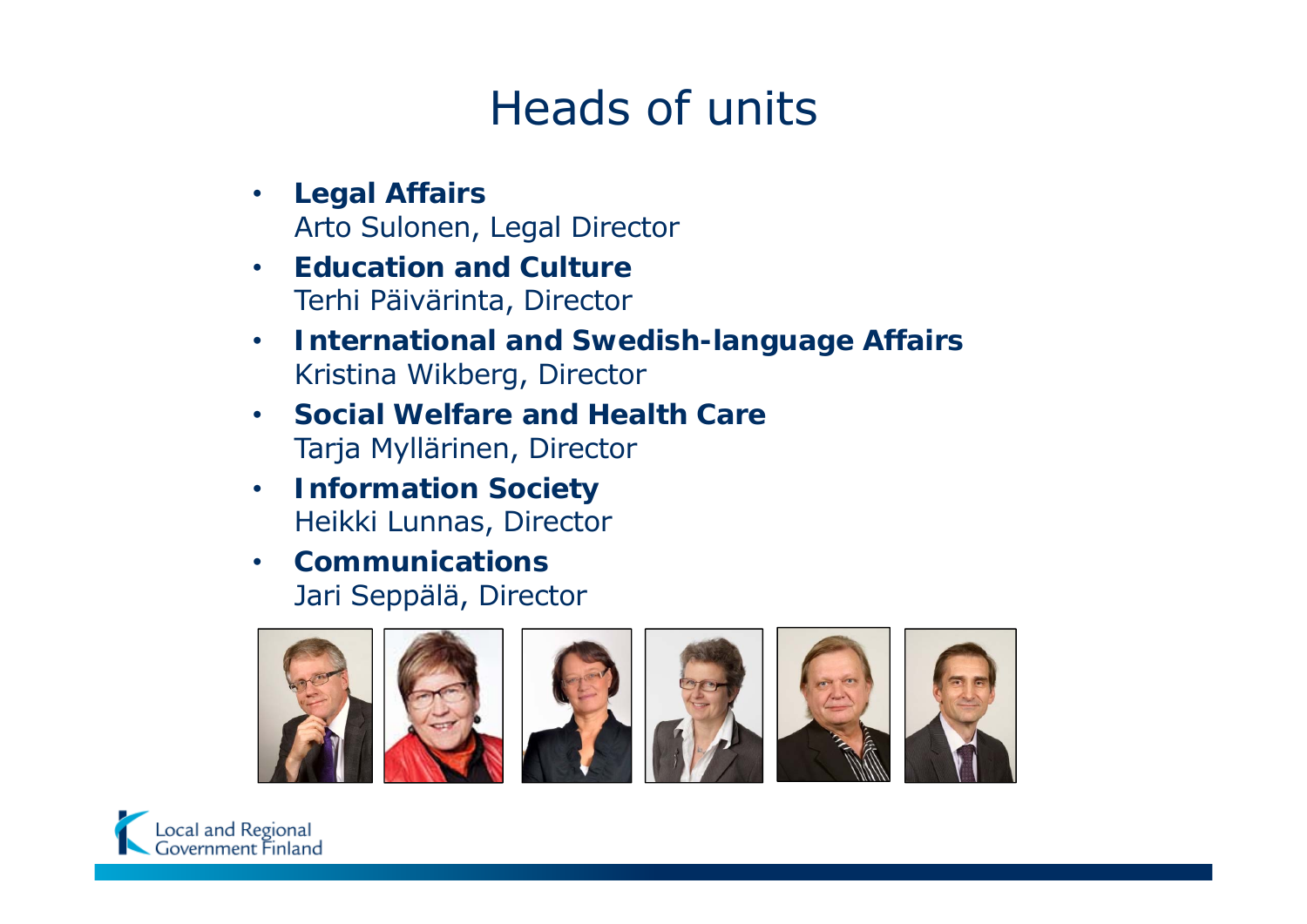# **Services in Swedish**

- • Kommuntorget.fi - news, analyses, information and discussion in Swedish on Finnish municipalities
- •Website www.kommunerna.net
- •• FIKT - Finlands kommuntidning magazine
- •Courses and training in Swedish
- •Swedish publications and forms
- $\bullet$ Research and development projects
- • Swedish-speaking team and service network: advice and consultation by experts responsible for services in Swedish



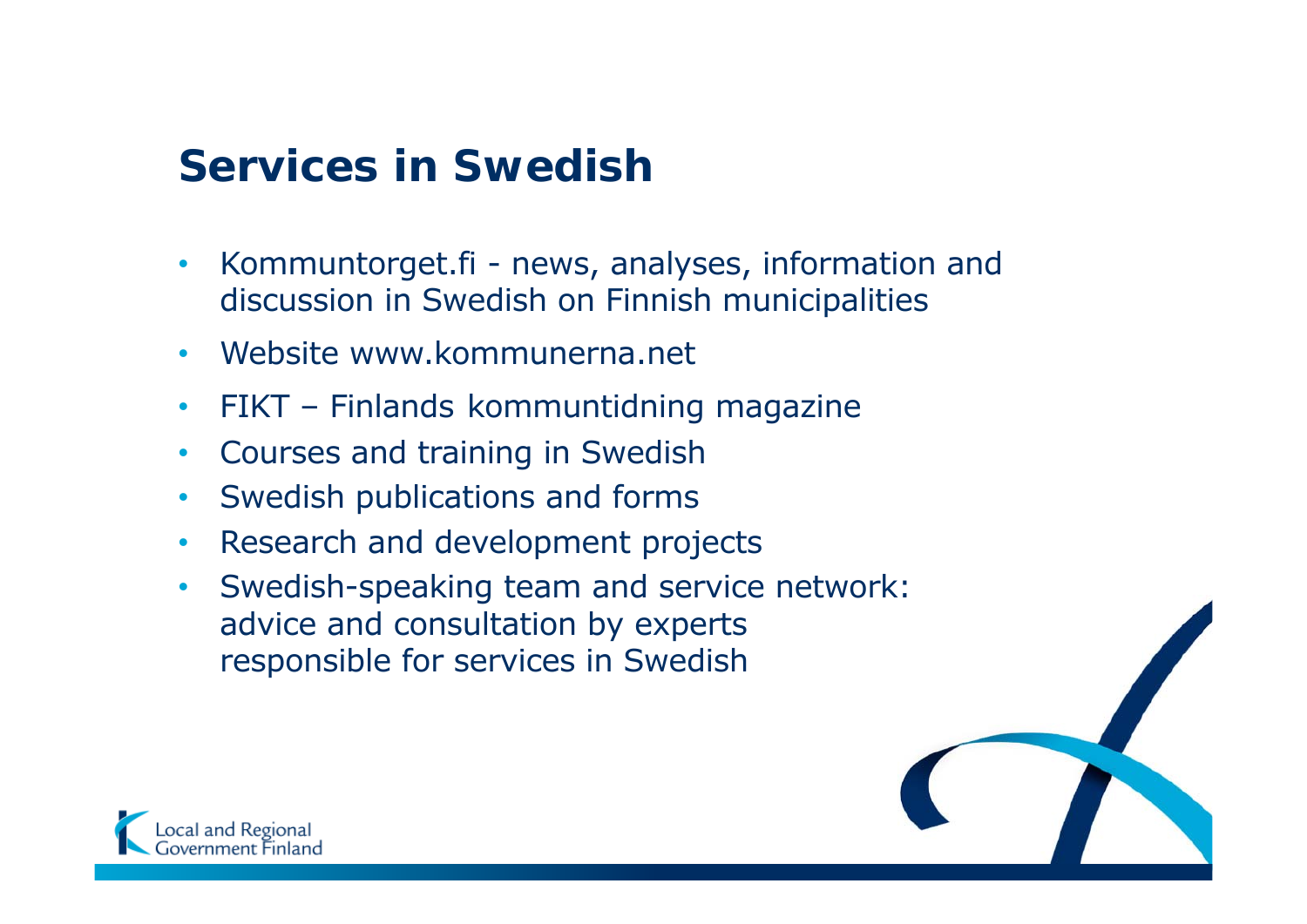

# **Brussels Office**

### **A channel for the Association and the localgovernment sector to communicate and lobby within the European Union:**

- • Gathers information on the EU on behalf of the Association, local authorities and regional councils;
- •influences the EU's decision-making processes;
- •promotes awareness of the Finnish system of local government and welfare;
- •cooperates with Finnish regional offices, the CEMR and the European Local Authority (ELAN) network;
- •serves as a base for the Association's experts and for the members of the Finnish delegation of the EU Committee of the Regions in Brussels;
- arranges meetings and seminars;
- number of staff 2.

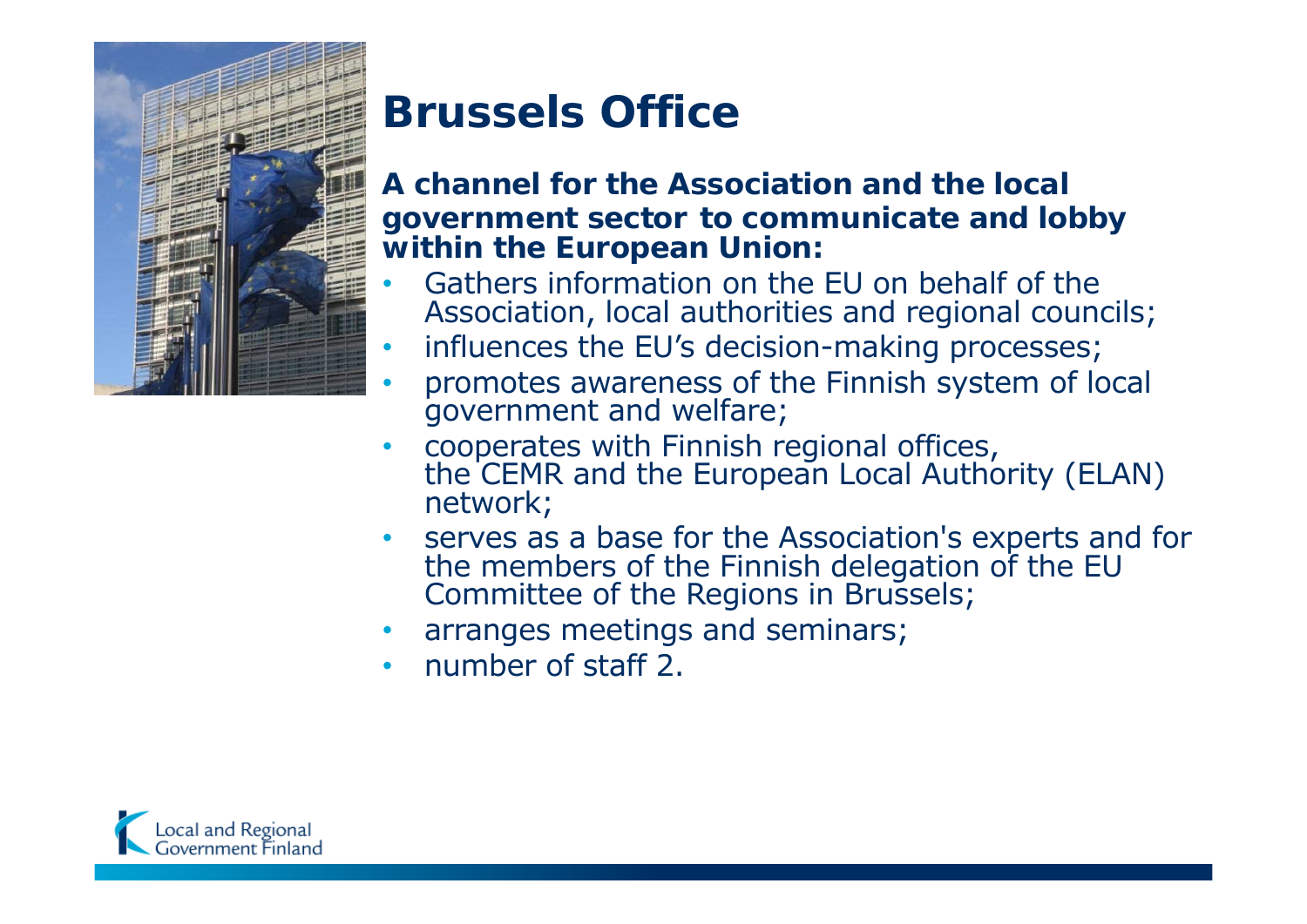## **Annual fair for the municipal sector**

The Municipal Fair gathers together executives from the local government sector and public administration, and enterprises and third sector actors providing services for local authorities.

This annual event taking place in September offers visitors a wide variety of information on current subjects and a brilliant chance to network.

**www.kuntamarkkinat.fi**



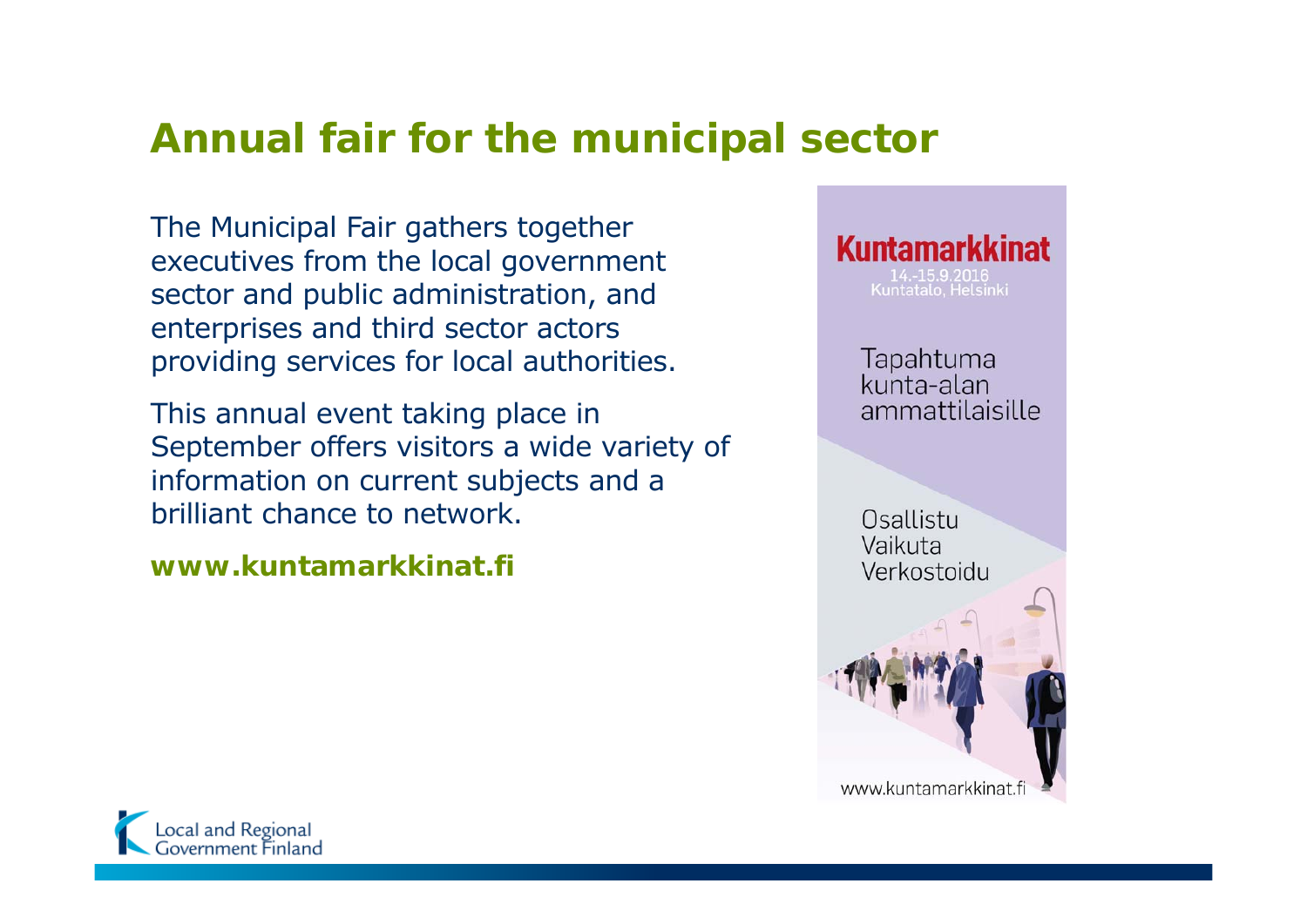## **The affiliated companies of the Association of Finnish Local and Regional Authorities Key figures for 2015**

### **FCG Finnish Consulting Group Oy**

- » Provides services in infrastructure, environmental and urban design, in multidisciplinary training, in developing public services and management consulting
- » Number of staff in Finland and in other countries 675
- » Turnover about €71 million

### **KL-Kuntahankinnat Oy**

- » Centralised public supply and service contracts for municipalities and local government organisations
- » Number of staff 12
- » Turnover about €3.5 million

### **KL-Kustannus Oy**

- » *Kuntalehti* periodical; *Kuntatekniikka* trade magazine for municipal engineering; and *Kunta-tv* online TV channel broadcasting local government affairs
- » Annual fair for the municipal sector
- » Number of staff 9
- » Turnover about €2.8 million



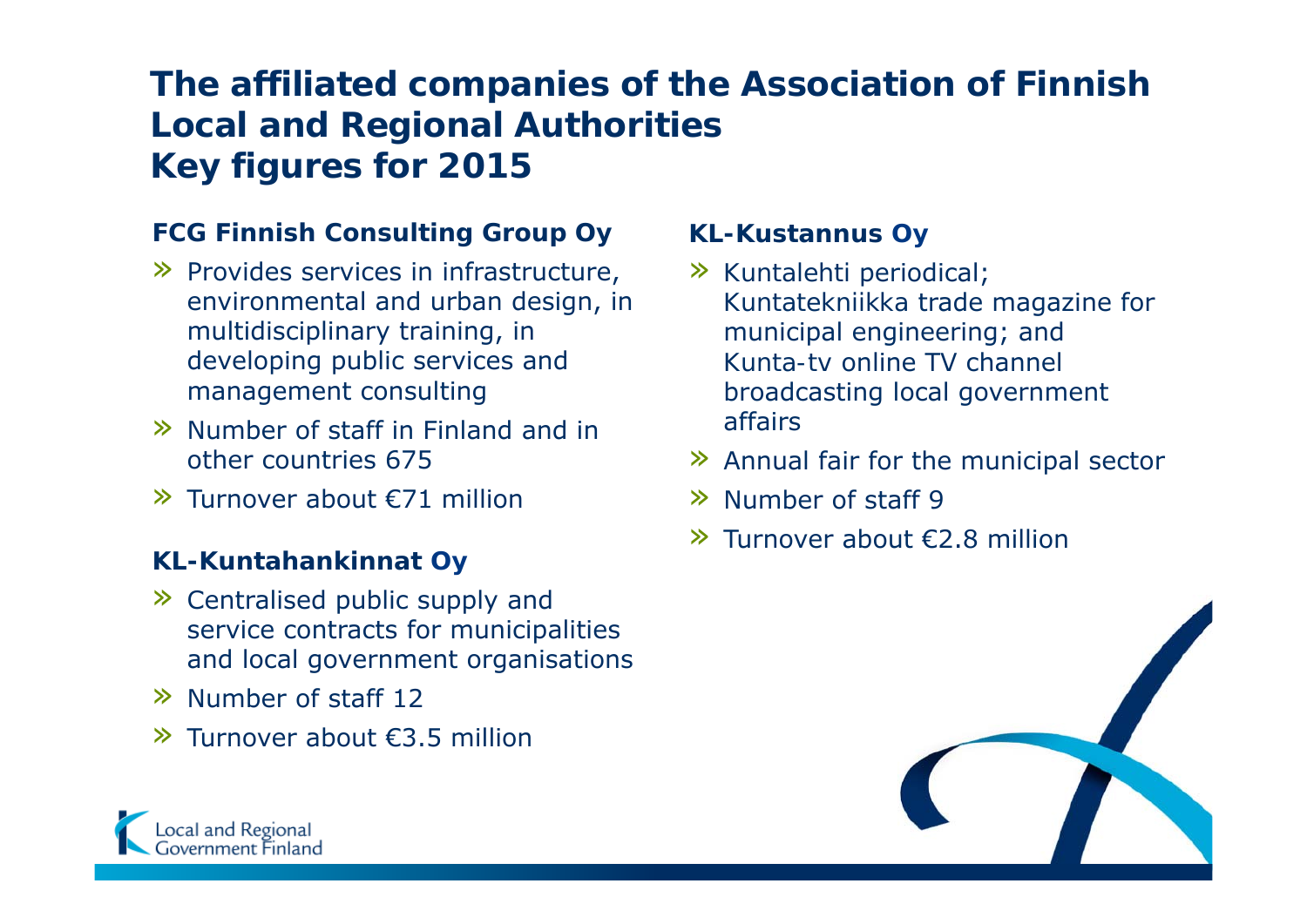### **The affiliated companies of the Association of Finnish Local and Regional Authorities Key figures for 2015**

### **Kuntaliitto Holding Oy**

- » Ownership of subsidiaries
- » Ownership steering
- » Number of staff 1
- » Turnover about €0.1 million

### **Kuntatalo Oy**

- » Property ownership and management
- » Turnover about €2.7 million

### **Kuntaliitto Palvelut Oy**

- » Internal service company
- » Number of staff 29
- » Turnover about €7.7 million